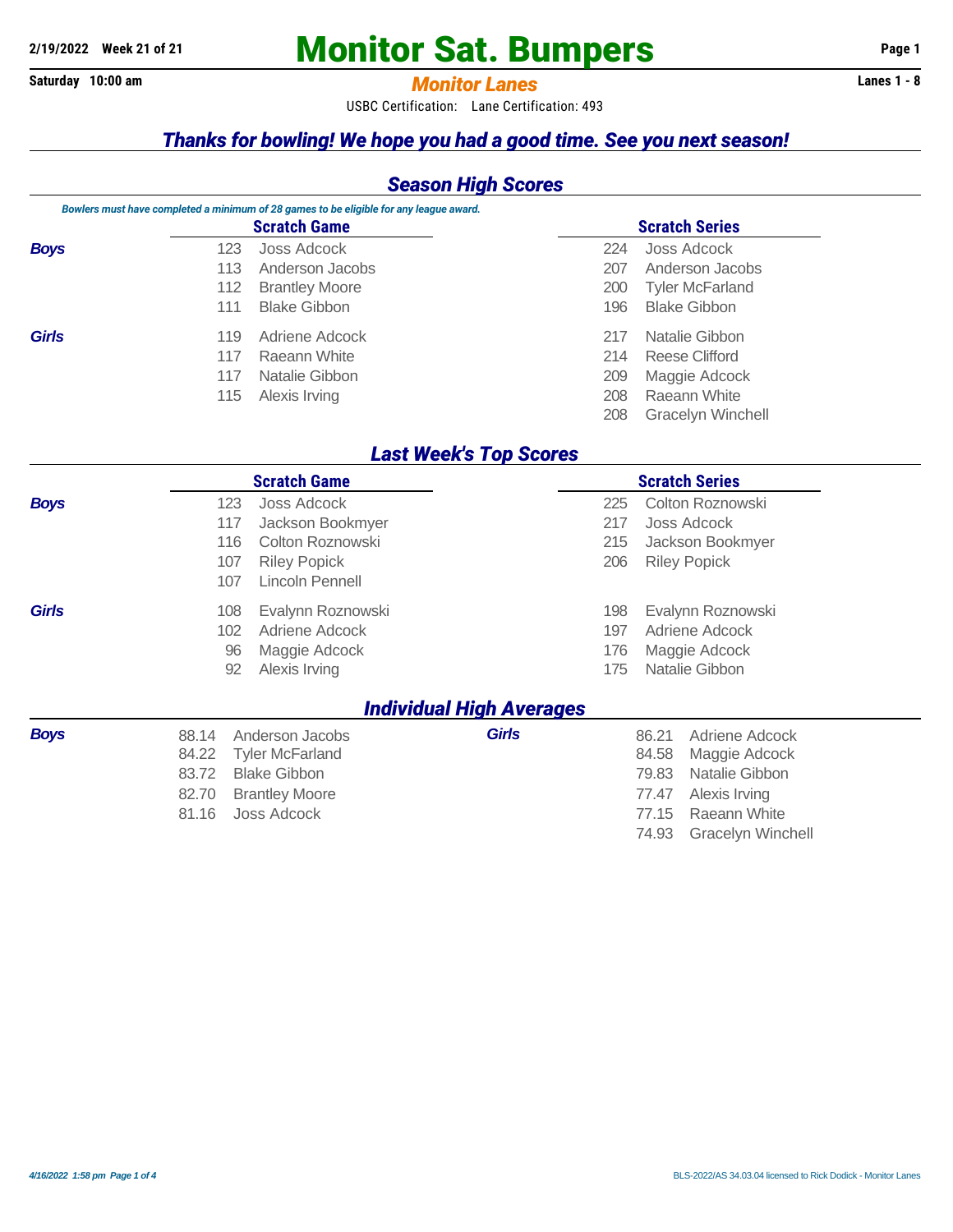#### *Team Rosters*

### **1 - TEAM ROZ** Lane 6

|                     |     |                 |    |       |       |       | <b>High</b> | <b>High</b> |
|---------------------|-----|-----------------|----|-------|-------|-------|-------------|-------------|
| <b>Name</b>         | Ava | <b>Pins Gms</b> |    | $-1-$ | $-2-$ | Total | <b>Game</b> | <b>Sers</b> |
| Evalynn Roznowski   | 88  | 2114            | 24 | 90    | 108   | 198   | 114         | 198         |
| Colton Roznowski    | 82  | 1991            | 24 | 116   | 109   | 225   | 116         | 225         |
| <b>Riley Popick</b> | 84  | 2037            | 24 | 99    | 107   | 206   | 107         | 206         |

### **2 - TEAM HUSKIES** Lane 5

|                       |     |                 |    |     |       |              | <b>High</b> | <b>High</b> |
|-----------------------|-----|-----------------|----|-----|-------|--------------|-------------|-------------|
| <b>Name</b>           | Ava | <b>Pins Gms</b> |    | -1- | $-2-$ | <b>Total</b> | <b>Game</b> | <b>Sers</b> |
| <b>Reese Clifford</b> | 71  | 3001            | 42 | 79  | 89    | 168          | 113         | 214         |
| Raeann White          | 77  | 2623            | 34 |     |       |              | 117         | 208         |
| Alexis Irving         | 77  | 2634            | 34 | 92  | 81    | 173          | 115         | 202         |

### **3 - THE POKEMONS** Lane 2

|                          |     |                 |    |     |       |              | <b>High</b> | <b>High</b> |
|--------------------------|-----|-----------------|----|-----|-------|--------------|-------------|-------------|
| <b>Name</b>              | Ava | <b>Pins Gms</b> |    | -1- | $-2-$ | <b>Total</b> | Game        | <b>Sers</b> |
| <b>Tyler McFarland</b>   | 84  | 3369            | 40 | 70  | 64    | 134          | 105         | 200         |
| <b>Gracelyn Winchell</b> | 74  | 2997            | 40 | 71  | 70    | 141          | 107         | 208         |
| Anderson Jacobs          | 88  | 2468            | 28 | 90  | 88    | 178          | 113         | 207         |

#### **4 - LIGHTNING STRIKES** Lane 1

| <b>Name</b>         | <b>Ava</b> | <b>Pins Gms</b> |    | -1-1 | $-2-$ | <b>Total</b> | <b>High</b><br>Game | <b>High</b><br><b>Sers</b> |
|---------------------|------------|-----------------|----|------|-------|--------------|---------------------|----------------------------|
| Natalie Gibbon      | 79         | 2874            | 36 | 88   | 87    | 175          | -117                | 217                        |
| <b>Blake Gibbon</b> | 83         | 3014            | 36 | 80   | 91    | 171          | 111                 | 196                        |

### **5 - TEAM TIGERS** Lane 4

|                       |     |                 |    |     |       |       | <b>High</b> | <b>High</b> |
|-----------------------|-----|-----------------|----|-----|-------|-------|-------------|-------------|
| <b>Name</b>           | Ava | <b>Pins Gms</b> |    | -1- | $-2-$ | Total | Game        | <b>Sers</b> |
| Maggie Adcock         | 84  | 3045            | 36 | 96  | 80    | 176   | 113         | 209         |
| Joss Adcock           | 81  | 3084            | 38 | 94  | 123   | 217   | 123         | 224         |
| <b>Adriene Adcock</b> | 86  | 3276            | 38 | 95  | 102   | 197   | 119         | 205         |

### **6 - T & B** Lane 3

|                        |     |                 |    |       |       |       | <b>High</b> | <b>High</b> |
|------------------------|-----|-----------------|----|-------|-------|-------|-------------|-------------|
| <b>Name</b>            | Ava | <b>Pins Gms</b> |    | $-1-$ | $-2-$ | Total | <b>Game</b> | <b>Sers</b> |
| <b>Titus Gregg</b>     |     | 574             |    |       |       |       | 98          | 181         |
| <b>Brantley Moore</b>  | 82  | 2481            | 30 | 70    | 88    | 158   | 112         | 191         |
| <b>Christian Woods</b> | 72  | 577             |    | 69    | 55    | 124   | 94          | 181         |

### **7 - BOWL DOGS** Lane 7

|                       |     |                 |    |     |       |       | <b>High</b> | <b>High</b>                                                  |
|-----------------------|-----|-----------------|----|-----|-------|-------|-------------|--------------------------------------------------------------|
| <b>Name</b>           | Ava | <b>Pins Gms</b> |    | -1- | $-2-$ | Total | <b>Game</b> | <b>Sers</b>                                                  |
| Lincoln Pennell       | 97  | 975             | 10 | 107 | 94    | 201   | 127         | 241                                                          |
| Owen Diran            | 87  | 874             | 10 | 82  | 93    | 175   | 99          | 189                                                          |
| wassissen, Begokrayer | 102 | 410             |    | 98  |       |       |             | 117 2022/AS 34:03.04 licensed to Rick Dodick - Monitor Lanes |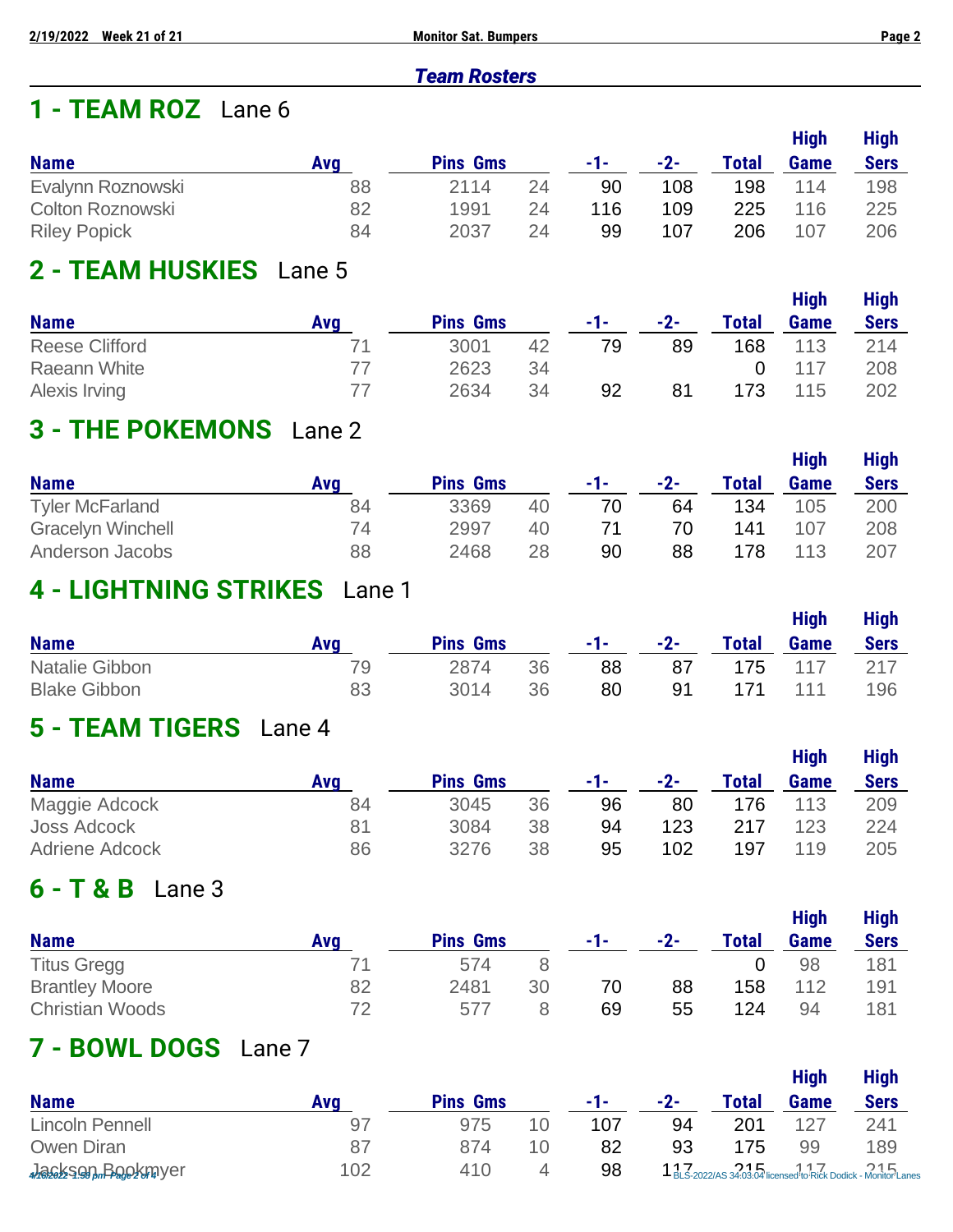## **8 - BYE** Lane 8

#### *This Week's Statistics*

|                                   | <b>Over All</b> | <b>Boys</b> | <b>Girls</b>   |
|-----------------------------------|-----------------|-------------|----------------|
| How many people bowled            | 18              | 11          | 7              |
| Number of games bowled            | 36              | 22          | 14             |
| Actual average of week's scores   | 89.78           | 91.09       | 87.71          |
| How many games above average      | 24              | 13          | 11             |
| How many games below average      | 11              | 8           | 3              |
| Pins above/below average per game | 6.94            | 6.09        | 8.29           |
| How many people raised average    | 14              | 8           | 6              |
| by this amount                    | 1.09            | 1.47        | 0.59           |
| How many people went down         | 4               | 3           | 1              |
| by this amount                    | $-1.19$         | $-1.52$     | $-0.23$        |
|                                   |                 |             |                |
| League average before bowling     | 83.30           | 85.46       | 79.90          |
| League average after bowling      | 83.88           | 86.12       | 80.37          |
| Change in league average          | 0.59            | 0.66        | 0.47           |
| 800s                              |                 |             |                |
| 775s                              |                 |             |                |
| 750s                              |                 |             |                |
| 725s                              |                 |             |                |
| 700s                              |                 |             |                |
| 675s                              |                 |             |                |
| 650s                              |                 |             |                |
| 625s                              |                 |             |                |
| 600s                              |                 |             |                |
| 575s                              |                 |             |                |
| 550s                              |                 |             |                |
| 525s                              |                 |             |                |
| 500s                              |                 |             |                |
| 475s                              |                 |             |                |
| 450s                              |                 |             |                |
| 425s                              |                 |             |                |
|                                   |                 |             |                |
| 400s<br>below 400                 | 18              | 11          | $\overline{7}$ |
|                                   |                 |             |                |
| 300s                              |                 |             |                |
| 275s                              |                 |             |                |
| 250s                              |                 |             |                |
| 225s                              |                 |             |                |
| 200s                              |                 |             |                |
| 175s                              |                 |             |                |
| 150s                              |                 |             |                |
| 125s                              |                 |             |                |
| 100s                              | 8               | 6           | $\overline{2}$ |
| below 100                         | 28              | 16          | 12             |